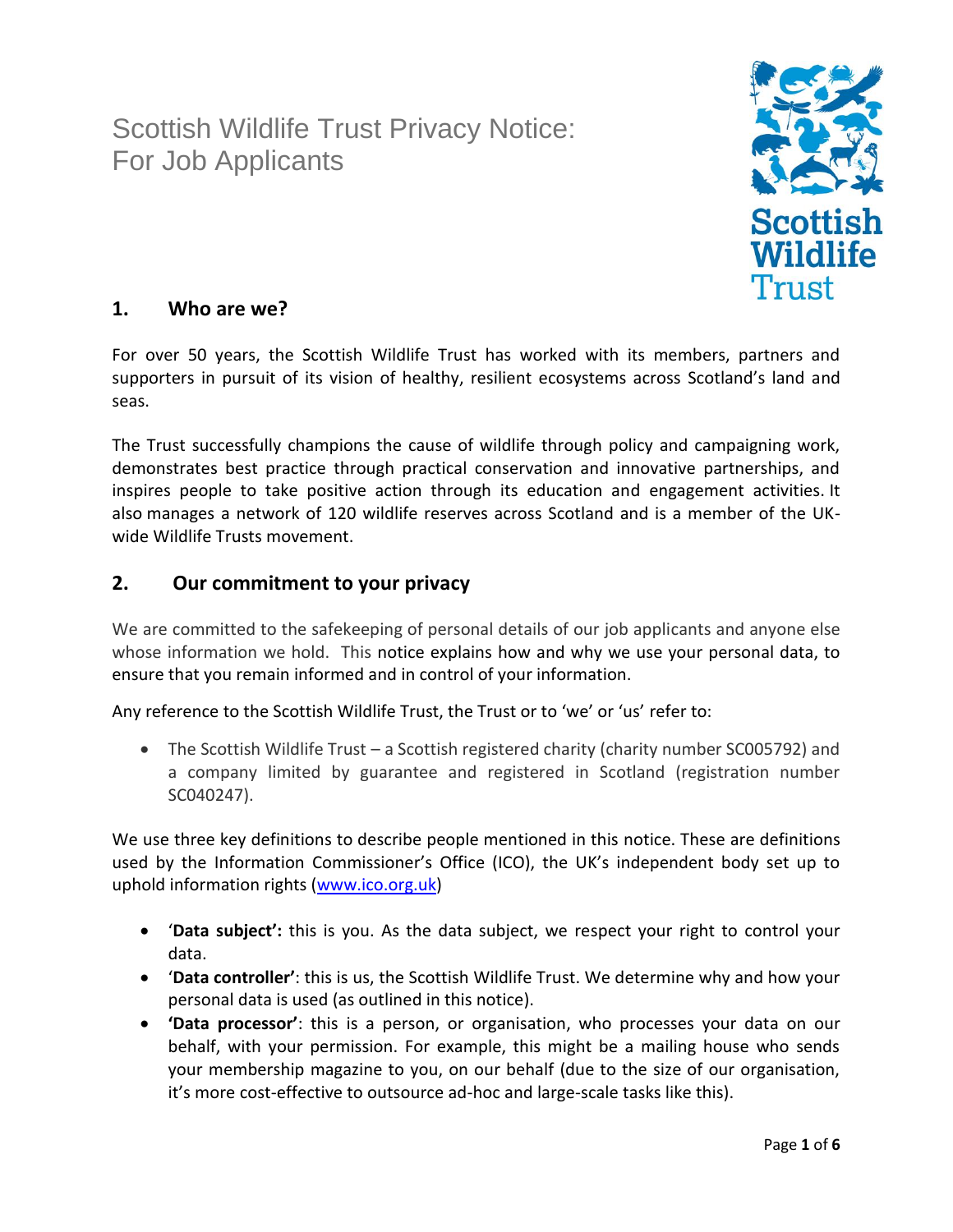# **3. Why do we collect your personal data?**

The Trust needs to process data to take steps at your request prior to entering into a contract with you. It also needs to process your data to enter into a contract with you.

In some cases, the Trust needs to process data to ensure that it is complying with its legal obligations. For example, it is required to check a successful applicant's eligibility to work in the UK before employment starts.

The Trust has a legitimate interest in processing personal data during the recruitment process and for keeping records of the process. Processing data from job applicants allows the Trust to manage the recruitment process, assess and confirm a candidate's suitability for employment and decide to whom to offer a job. The Trust may also need to process data from job applicants to respond to and defend against legal claims.

The Trust processes health information if it needs to make reasonable adjustments to the recruitment process for candidates who have a disability. This is to carry out its obligations and exercise specific rights in relation to employment.

Where the Trust processes other special categories of data, such as information about ethnic origin, sexual orientation, health, religion or belief, age, gender or marital status, this is done for the purposes of equal opportunities monitoring with the explicit consent of job applicants, which can be withdrawn at any time.

For some roles, the Trust is obliged to seek information about criminal convictions and offences. Where the Trust seeks this information, it does so because it is necessary for it to carry out its obligations and exercise specific rights in relation to employment.

# **4. What kind of personal data do we collect? How do we collect it?**

The Trust collects a range of information about you. This includes your contact details, details of your qualifications, skills, experience and employment history, information about your current level of remuneration, including benefit entitlements, whether or not you have a disability for which the Trust needs to make reasonable adjustments during the recruitment process, information about your entitlement to work in the UK; and equal opportunities monitoring information, including information about your ethnic origin, sexual orientation, health, and religion or belief.

The Trust collects this information in a variety of ways. For example, data might be contained in application forms, CVs or resumes, obtained from your passport or other identity documents, or collected through interviews or other forms of assessment.

The Trust will also collect personal data about you from third parties, such as references supplied by former employers, information from employment background check providers and information from criminal records checks. The Trust will seek information from third parties only once a job offer to you has been made and will inform you that it is doing so.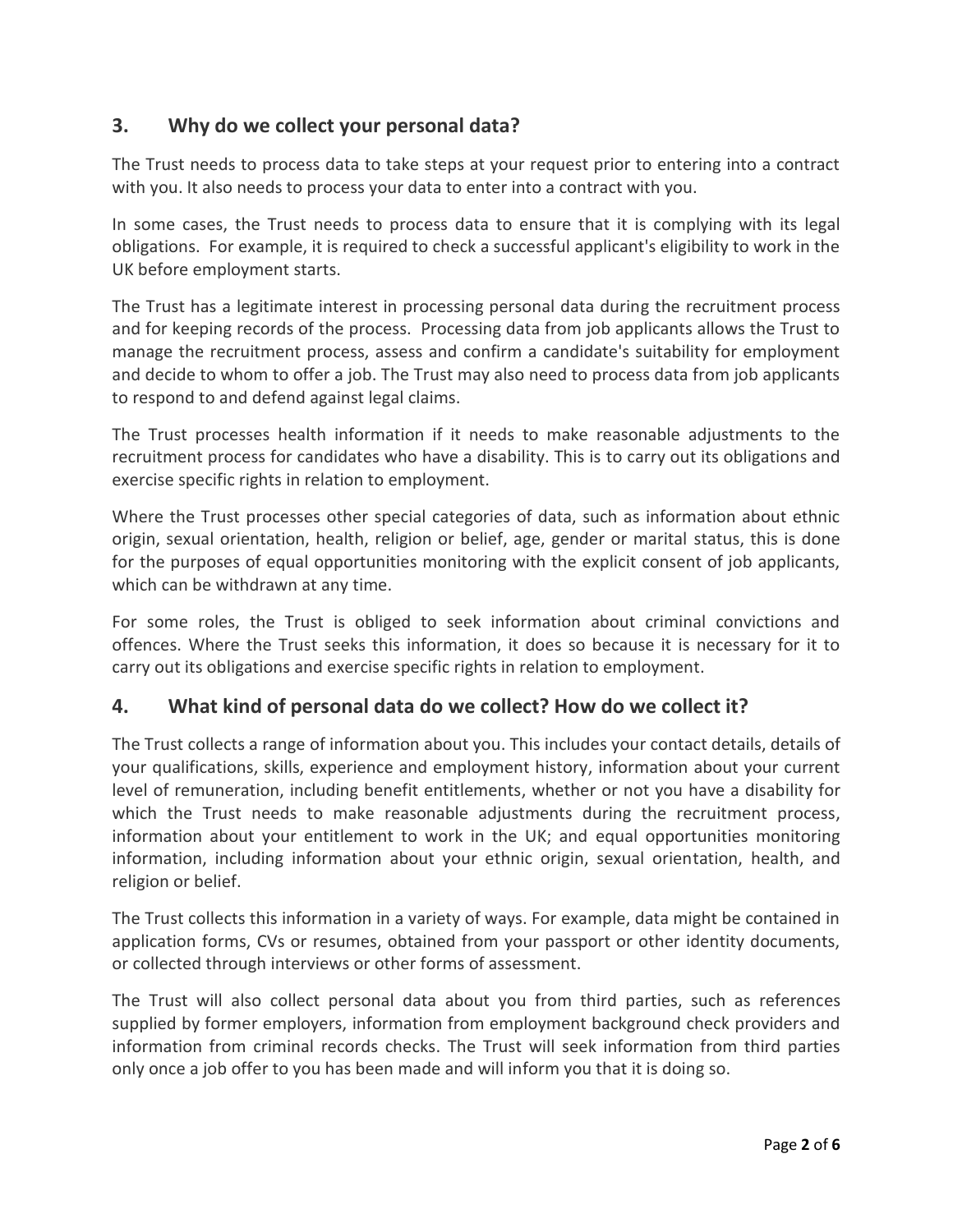Data will be stored in a range of different places, including on your application record, in HR management systems and on other IT systems (including email).

You are under no statutory or contractual obligation to provide data to the Trust during the recruitment process. However, if you do not provide the information, the Trust may not be able to process your application properly or at all.

You are under no obligation to provide information for equal opportunities monitoring purposes and there are no consequences for your application if you choose not to provide such information.

Recruitment processes are not based solely on automated decision-making.

### **5. How do we store your data?**

Your information will be shared internally for the purposes of the recruitment exercise. This includes members of the HR and recruitment team, interviewers involved in the recruitment process, managers in the business area with a vacancy and staff if access to the data is necessary for the performance of their roles.

The Trust will not share your data with third parties, unless your application for employment is successful and it makes you an offer of employment. The Trust will then share your data with former employers to obtain references for you, employment background check providers to obtain necessary background checks and the Disclosure and Barring Service to obtain necessary criminal records checks.

Your data may be transferred outside the European Economic Area (EEA) for the purposes of IT hosting and maintenance.

## **6. How does the Trust protect data?**

The Trust takes the security of your data seriously. It has internal policies and controls in place to ensure that your data is not lost, accidentally destroyed, misused or disclosed, and is not accessed except by our employees in the proper performance of their duties.

If your application for employment is unsuccessful, the Trust will hold your data on file for six months after the end of the relevant recruitment process

If your application for employment is successful, personal data gathered during the recruitment process will be transferred to your personnel file and retained during your employment. The periods for which your data will be held will be provided to you in a new privacy notice*.*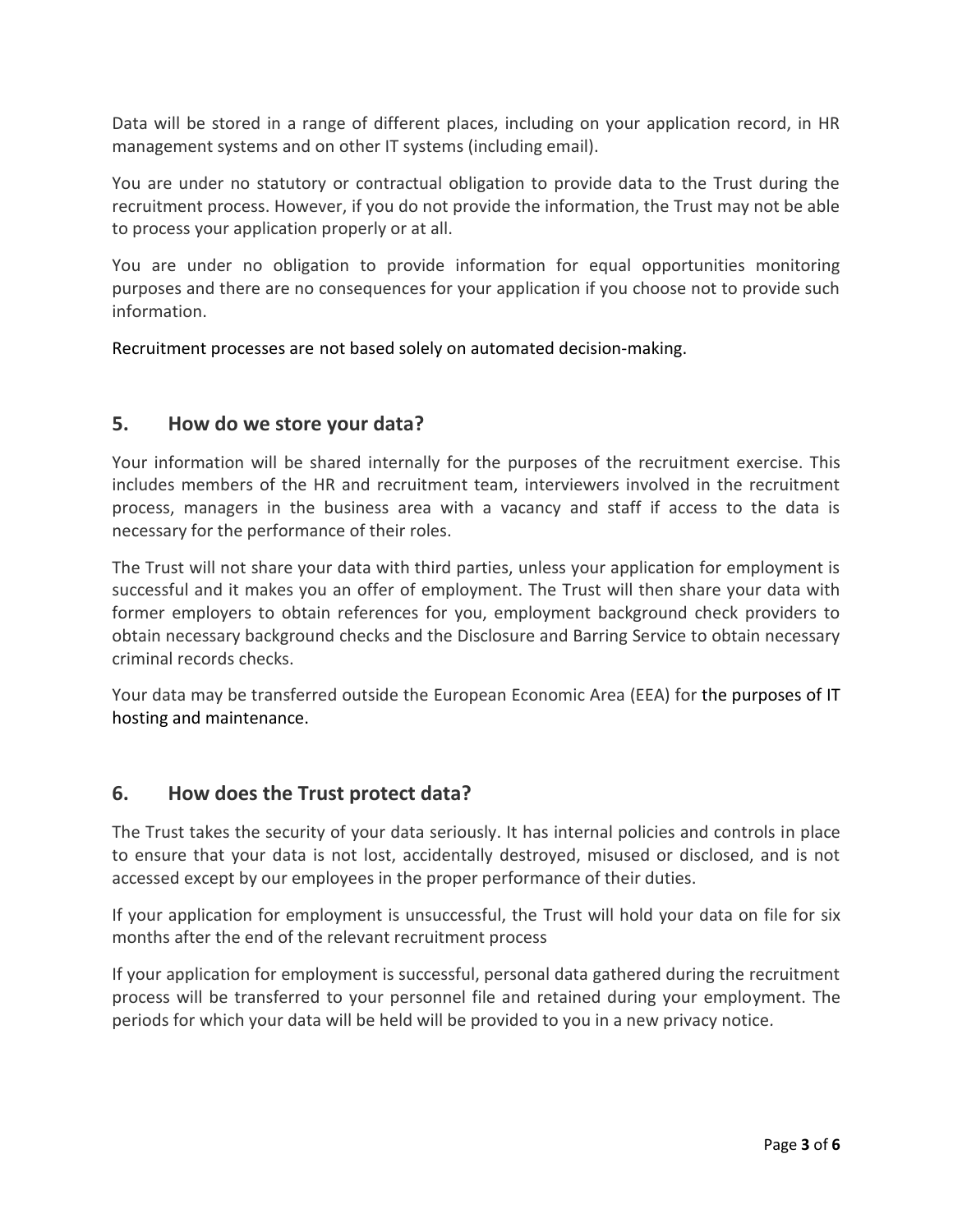### **10. Your rights**

We respect your right to control your data. Your rights include:

a) The right to be informed

This privacy notice outlines how we capture, store and use your data. If you have any questions about any elements of this notice, please contact us.

b) The right of access

If you wish to obtain a record of the personal data we hold about you, through a Subject [Access Request,](https://ico.org.uk/for-organisations/guide-to-data-protection/principle-6-rights/subject-access-request/) we will respond within one month.

c) The right to rectification

If we have captured information about you that is inaccurate or incomplete, we will update it.

d) The right to erase

You can ask us to remove or randomise your personal details from our records.

e) The right to restrict processing

You can ask us to stop using your personal data.

f) The right to data portability

You can ask to obtain your personal data from us for your own purposes.

g) The right to object

You can ask to be excluded from marketing activity.

h) Rights in relation to automated decision making and profiling

We respect your right not to be subject to a decision that is based on automated processing.

For more information on your individual rights, please see the Information Commissioner's [Office.](https://ico.org.uk/for-organisations/guide-to-the-general-data-protection-regulation-gdpr/individual-rights/)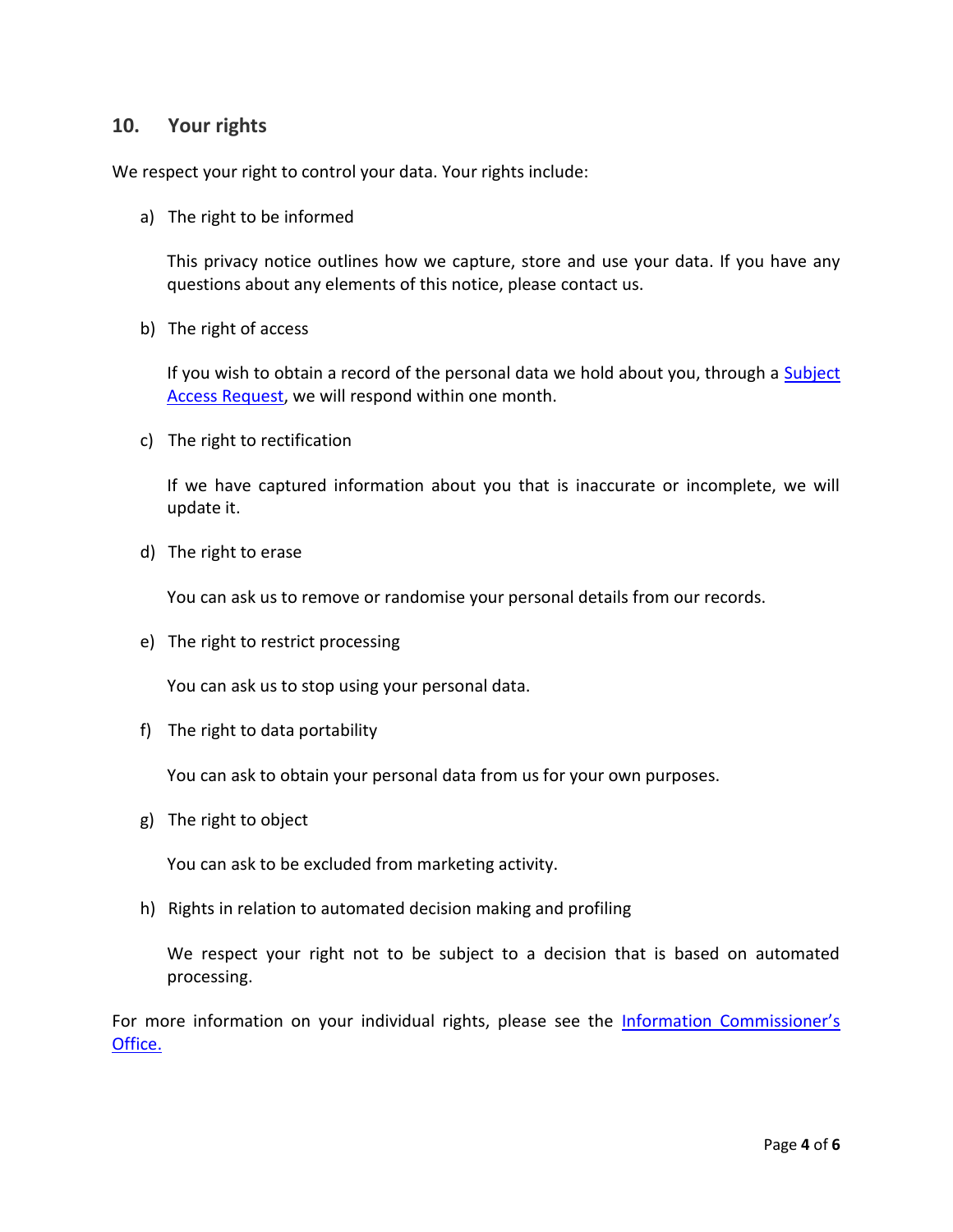If you would like to exercise any of these rights, please contact:

Data Protection Officer Harbourside House 110 Commercial Street Edinburgh EH6 6NF

### **11. Making a complaint**

The Scottish Wildlife Trust want to exceed your expectation in everything we do. However, we know that there may be times when we do not meet our own high standards. When this happens, we want to hear about it, in order to deal with the situation as quickly as possible and put measures in place to stop it happening again.

We take complaints very seriously and we treat them as an opportunity to develop our approach. This is why we are always very grateful to hear from people who are willing to take the time to help us improve.

### **Our policy is:**

- To provide a fair complaints procedure that is clear and easy to use for anyone wishing to make a complaint.
- To publicise the existence of our complaints procedure so that people know how to contact us to make a complaint.
- To make sure everyone in our organisation knows what to do if a complaint is received.
- To make sure all complaints are investigated fairly and in a timely way.
- To make sure that complaints are, wherever possible, resolved and that relationships are repaired.
- To learn from complaints and feedback to help us to improve what we do.

#### **Confidentiality**

All complaint information will be handled sensitively, in line with relevant data protection requirements.

#### **Responsibility**

Overall responsibility for this policy and its implementation lies with the Chief Executive.

To make a complaint, please contact: